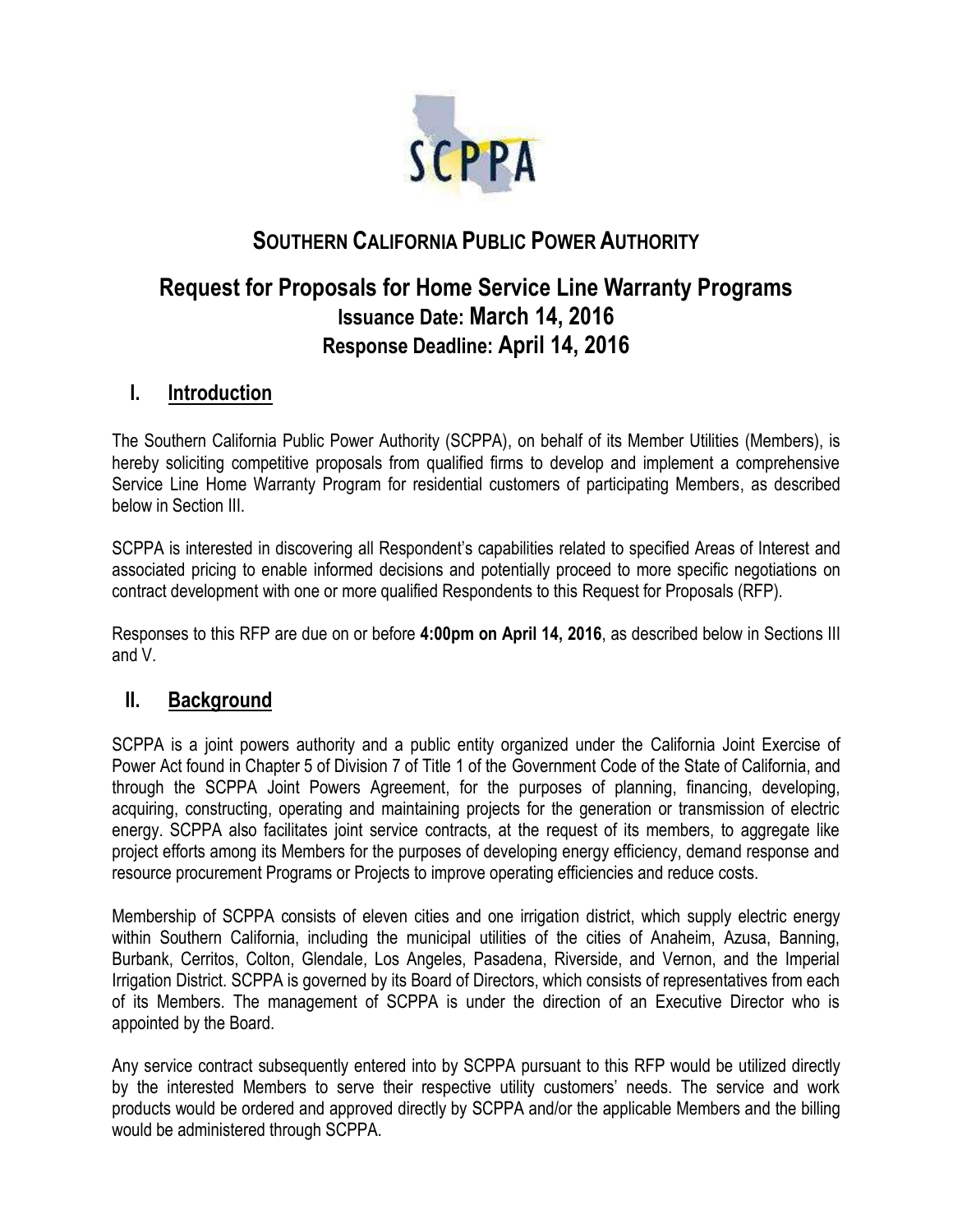## **III. Areas of Interest**

Certain SCPPA Members, including the Los Angeles Department of Water and Power, (1.6 million customers and over 2 million meters) have expressed potential interest in providing their customers with an option to acquire home service line warranties from the successful Respondent(s) to this RFP. Such warranties will provide participating customers with insurance in covering the cost of repair(s) and replacement(s) of electric and water service infrastructure that is the homeowner's responsibility. Customer participation in the home service line warranty program, hereinafter referred to as "HSLWP" or "Program", will be optional, based solely on the customers' discretion. Such programs are intended to help customers manage and increase the efficiency of their home's operation, reduce customers' exposure to costly internal repairs and improve the overall operation/reliability of the respective utility systems.

SCPPA is interested in receiving proposals from qualified firms that are capable of developing and implementing a Program that may provide warranty coverage of the electrical infrastructure that is the responsibility of the homeowner (i.e., on the "customer-side of the meter") including, but not limited to:

- Interior and Exterior Electric infrastructure, cabling and equipment
- Heating and Cooling Equipment
- Home Appliances
- **Energy Efficiency**
- Demand Response

Warranty coverage of the water infrastructure that is the responsibility of the homeowner (i.e., on the "customer-side of the meter") including, but not limited to:

- Water Line(s)
- Interior Plumbing and Drainage systems & equipment
- Water Heaters

Further, SCPPA is most interested in working with firms who possess sufficient utility experience, market knowledge, and the sub-contractor acquisition and monitoring infrastructure to provide a high-quality emergency repair service to support the HSLWP. To that end, at its sole discretion, SCPPA may provide additional weighting in the evaluation of firms who can demonstrate that they have performed work within the past three years at one (or more) utility (utilities) that:

- provide(s) at least two of the following commodities: electricity, gas, and/or water;
- have annual revenue greater than \$2 billion; and
- have a varied residential customer base that is at least 20% Hispanic (and Respondent can demonstrate that they support bi- or multi-lingual services).

Beyond the outline of the intended or desired Program structure immediately above, SCPPA is interested in working with a firm (or firms) who can clearly demonstrate that they possess some or all of the following experience, characteristics and capabilities listed below. These attributes are not listed in any specific order but represent at least a partial list of the qualifications that SCPPA will use in its evaluation and assessment of all Response to this RFP.

The Respondent should:

• Have at least five years working experience with governmental entities, such as, and preferably, municipal utilities, providing an HSLWP for water and/or electrical infrastructure in the United States. Such experience should also have been within the last three years.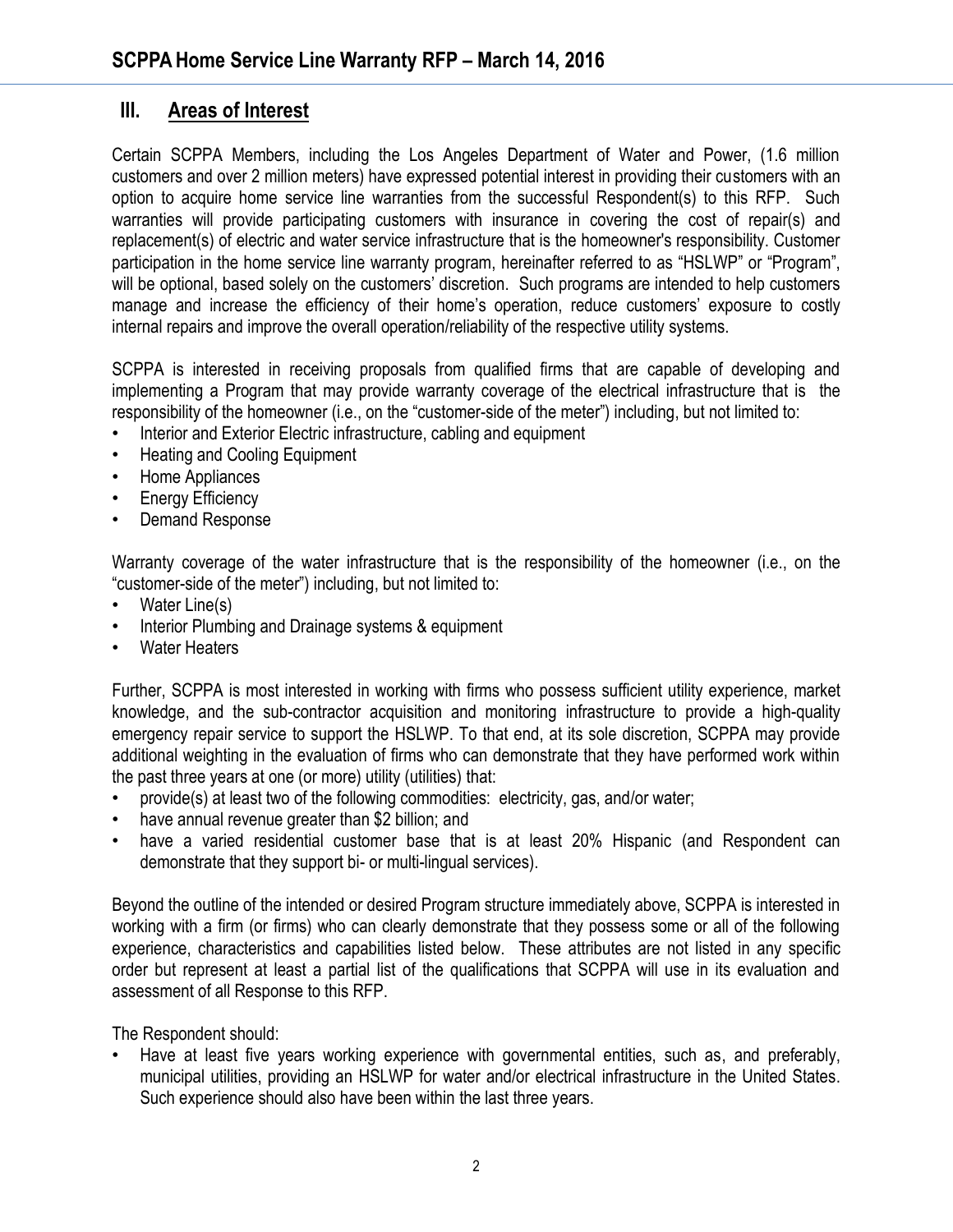- Demonstrate their experience with providing timely solutions for customers of utilities of similar (customer base and service territory) size and with at least two (2) commodities being served (e.g. electric and water).
- Offer a "turn-key solution" once customer is referred by the Participating Member, including communication to explain the program as well as offering flexibility in billing (i.e.,direct billing of customers or billing through the respective Participating Members' utility billing service. If the services will be billed on the Participating Members' bill, the successful Respondent will have the ability to interface with Participating Members' billing system. An example of this would be LADWP's, Customer Care & Billing system, which is an Oracle product.
- Provide a variety of payment options for the homeowner including credit card, check, auto-debit, etc.
- Outline the rigorous procedures in place to address billing exceptions directly with the customer.
- Have a robust domestic customer care support infrastructure from a calling center including:
	- Continuous claims handling with a live agent, preferably 24 hours/day, 365 days/year
	- Guarantee referral of all calls to sub-contractor(s) within a specific amount of time, including:
		- $\circ$  A qualified contractor on the customer site within X hours (or less) for emergency situations (Respondent must specify)
		- $\circ$  A qualified contractor responding to customer to make an appointment with the customer within Y hours or less for a non-emergency repair (Respondent must specify)
	- Appropriate training and quality control of representative performance
	- 80% of calls answered within 30 seconds.
- Have a thorough vetting process of any sub-contractor including background checks, appropriate credentials or certifications of the employees doing the work, appropriate bond coverage of employees, and appropriate worker compensation coverage for employees and sub-contracted employees.
- Be able to provide training for Member call center staff on the program offerings and processes. Training should include sample scripts, documentation, and other materials to aid the training and execution of the program outreach through the call center.
- Have a program that assists disadvantaged homeowners faced with an electric and/or water service emergency and don't have a service plan or the funding to cover an emergency repair.
- Have a robust quality assurance process including surveying the customers after a repair for satisfaction levels; established customer service goals and tracking.
- Have a specific process to address customer complaints; company-specified satisfaction levels should be attained monthly and if not, a remediation plan executed to address the inadequate satisfaction levels.
- Provide monthly reports to Participating Members on customer satisfaction levels, customer complaints and resolutions, number of participants, denial rates and reasons, and number of services contracted.
- Minimize Program cost exposure for Participating Members and their customers, including a revenuesharing option for leads generated by Participating Members.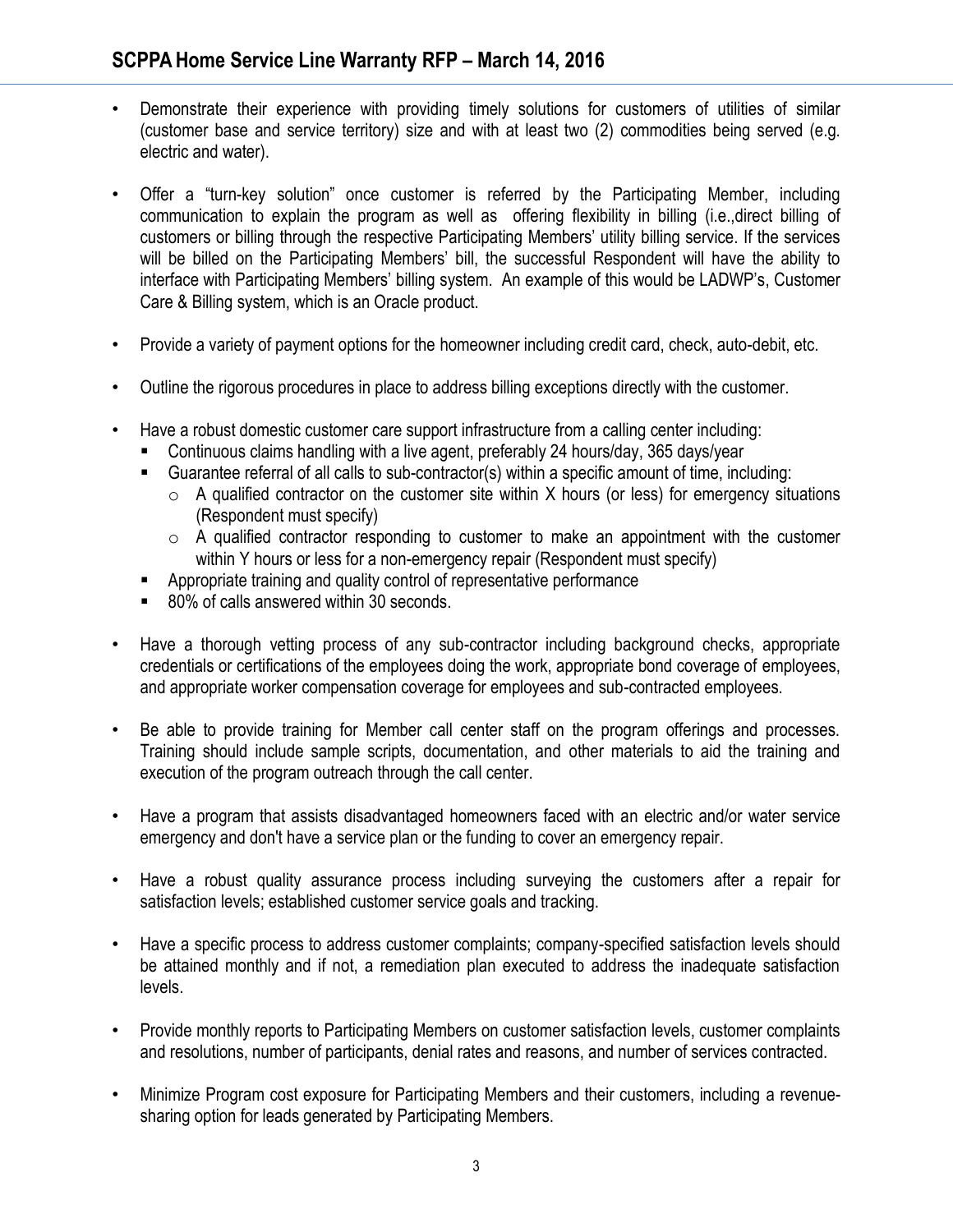### **SCPPA Home Service Line Warranty RFP – March 14, 2016**

- Specify service level expectations for customers for emergency and non-emergency situations including initial response to a telephone call or other applicable form of outreach by the customer and on-site arrival times. All responses should indicate the company's service level criteria and Respondents ability to meet and maintain these response standards.
- Provide a clear process/procedure to address service level expectation failures and customer complaints, including the tracking and remediation of all failures and complaints. Reports on this process should be made available to Participating Members.
- Have a clearly communicated and documented grievance process that is fully monitored. The process should include the ability for Participating Members to refer customers to the successful Respondent, if a customer complaint comes into the utility. Reports on this process should be made available to Participating Members.
- Provide a clear process/procedure to address claims as well as a process for claim denial. All transactions should be tracked for reporting purposes.
- Be PCI certified and must safeguard customer data. Company should provide proof of PCI certification.
- Demonstrate Program marketing support experience, capabilities and success.

#### **Timeline / Schedule\***

| <b>SCPPA Home Service Line Warranty Program RFP Selection Process</b> |                       |
|-----------------------------------------------------------------------|-----------------------|
| <b>Schedule of Requirements</b>                                       | <b>Target Date(s)</b> |
| <b>Issue RFP</b>                                                      | March 14, 2016        |
| Responses Due                                                         | April 14, 2016        |
| Review of Responses                                                   | April 2016            |
| Interviews (if necessary)                                             | April 2016            |
| Selection of Respondent(s)                                            | April-May 2016        |

**\***Timeline/Schedule is subject to change.

#### **IV. Proposal Submission Required Elements**

#### **1. Transmittal Letter Content:**

- a. A brief statement of the Respondent's understanding of the work to be done and commitment to perform the work as scheduled, including:
	- i) statement of work specifications; and
	- ii) reference to any proposed contractual terms and conditions required by the Respondent; and
	- iii) a summary of exceptions taken to the RFP requirements; and
	- iv) any and all expectations from SCPPA including, but not limited to: requirements definitions, strategy refinement, and staffing requirements to support the proposed project or program implementation.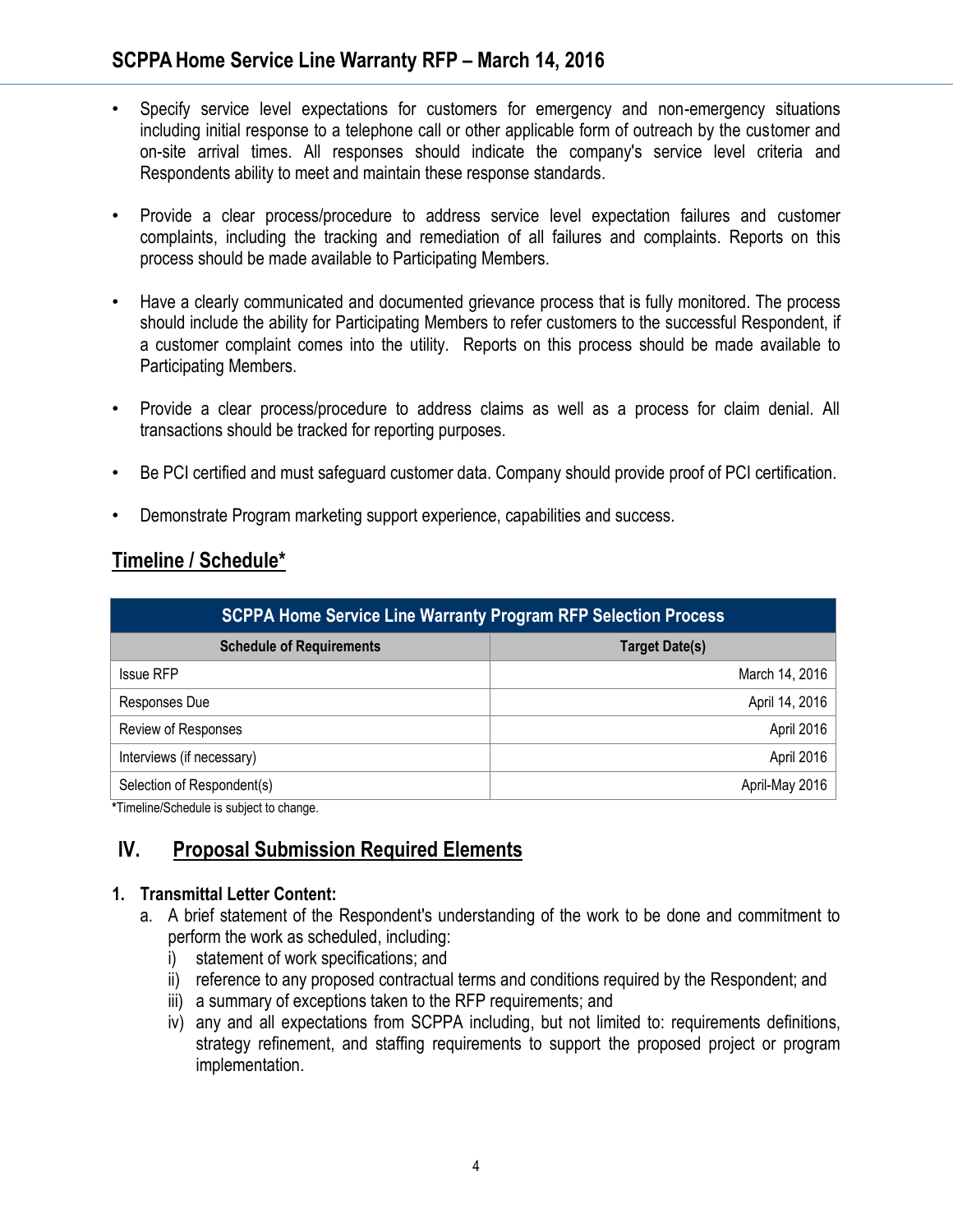b. An officer authorized to bind must sign the proposal on behalf of the Respondent and must include the following declarations on the transmittal letter:

"This proposal is genuine, and not sham or collusive, nor made in the interest or in behalf of any person not herein named; the Respondent has not directly or indirectly induced or solicited any other Respondent to put in a sham bid, or any other person, firm or corporation to refrain from submitting a proposal; and the Respondent has not in any manner sought by collusion to secure for themselves an advantage over any other Respondent."

- **2. Respondent Information**: Provide legal name of Company or Individual, physical street address, the name(s) and title(s) of the individual(s) authorized to represent the Respondent, including telephone number(s) and email address(es).
- **3. Proposal:** Proposals must include a description of the proposed project or program, how it meets (or does not meet) each of the objectives of this RFP, and a detailed description addressing all of the Areas of Interest. Such submittals shall be no more than 10, double-sided, pages in length. Respondents may also include additional information or offerings for services, products, tasks, task elements and/or functions that may not be part of or included in the RFP, but are deemed by the Respondent to be pertinent and potentially valuable to SCPPA or its Members. Any additional information provided to supplement the Respondent's Proposal, as defined directly above, shall be clearly marked as "Supplemental Information". SCPPA will have full discretionary authority to consider, accept and/or reject without cause such supplemental information that is not directly requested, included in or made part of the RFP.
- **4. Fees:** Pricing in all Proposals should be made based on good faith estimates of the requirements defined in this RFP. Please include all necessary details of specific examples or estimates of the fees, labor rates and service charges or revenue-sharing protocols. Describe how the fees, rates, charges or revenue will be determined. Respondents shall also be prepared to provide a breakdown of the applicable overheads and fringe benefit costs that are part of any labor rates and other direct costs associated with the services to be performed.
- **5. Experience:** Respondent shall clearly identify project participants and management team, including:
	- a. Describe your firm's experience as may be applicable to this RFP, your organizational structure, management qualifications, and other contract related qualifications, including number of years firm has been in business.
	- b. Specify key employees and describe their qualifications, experience and duties related to this RFP, including the office location(s) where work will be performed, in addition to the physical street address referenced above.
	- c. Provide a commitment statement for the retention and use of key employees as proposed, their availability to initiate and sustain the proposal, as well as planned supplemental employees if key personnel are not available to assure project delivery.
	- d. State whether Respondent will use subcontractors to perform services pursuant to the contract. Should the use of subcontractors be offered, the Respondent shall provide the same assurances of competence for the subcontractor, plus the demonstrated ability to manage and supervise the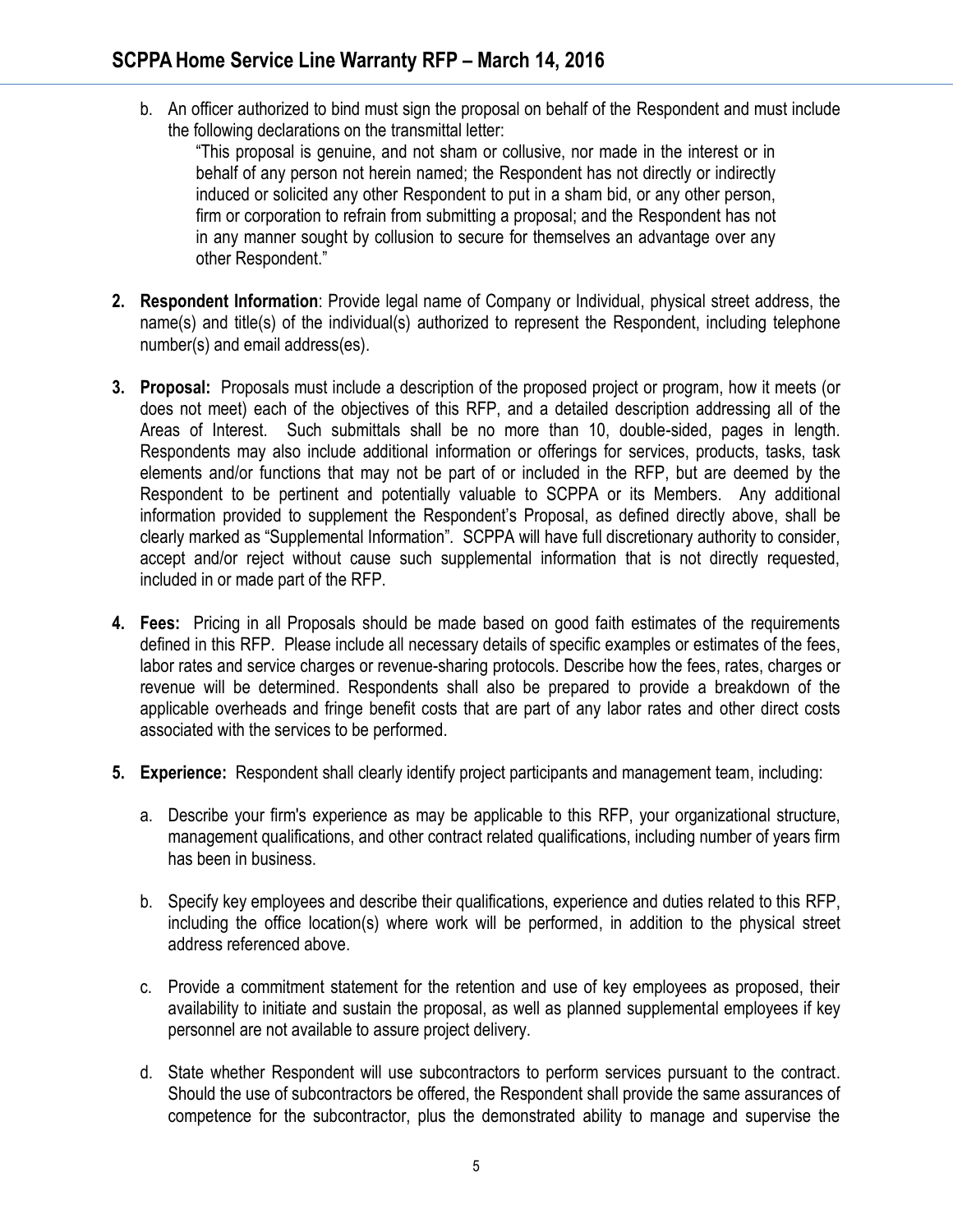subcontracted work. Subcontractors shall not be allowed to further subcontract with others for work. The provisions of any contract resulting from this RFP shall apply to all subcontractors in the same manner as to the Respondent.

e. Respondent shall indicate any and all pending litigation that could affect the viability of Respondent's proposal, continuance of existing contracts, operation or financial stability.

#### **6. References:**

- a. Describe whether the Respondent has, within the last five (5) years, rendered any service to SCPPA or to any of SCPPA's Members, either as a contractor or subcontractor, either under the current Respondent's name or any other name or organization. If so, please provide details (status as prime or subcontractor, brief description of the contract, contract start and end date, the contract administrator name, and total actual contract expenditures).
- b. If the Respondent has not rendered any service within the last five (5) years to SCPPA or to any of SCPPA's Members, then please provide references over that period with the details described above including the counterparty for which services were provided.
- c. Identify existing related or relevant projects or programs which Respondent developed and/or operates that would demonstrate Respondent's capabilities in this area.
- d. Describe relevant program development and implementation experience, approach, and provide a list of references for similar projects completed.

#### **V. Proposal Submission Delivery Requirements**

There will not be an initial Respondent's pre-bid conference associated with this RFP. Clarification questions may be addressed to **bcope@scppa.org**.

The deadline to submit questions on this RFP will be 4:00PM (PDT) on April 4, 2016. All questions should be submitted electronically via e-mail to: [bcope@scppa.org,](file://app-server/data/RFPs_RFQs_RFIs/Public%20Benefits%20Committee/Paperless%20Rebate%20Automation/RFP/bcope@scppa.org) referencing HSLWP RFP QUESTIONS in the subject line. Answers to all questions will be provided to inquisitor via e-mail within 5 business days from the date received. Answers to questions that SCPPA, at its sole determination and discretion, deems to be substantive or that would place the inquisitor at a distinct and unfair advantage to other potential Respondents will be posted on SCPPA's website at <http://www.scppa.org/pages/misc/RFPs.html>within 7 business days from the date received, but no later than April 8, 2016. It is the responsibility of potential Respondents to review this website for any and all postings.

One (1) hard copy of your response, including a transmittal letter of an authentic offer with wet-ink signature, and any supporting documentation should be delivered no later than 4:00 pm PST on Monday, April 14, 2016 to:

> Southern California Public Power Authority Home Service Line Warranty RFP Attention: Bryan Cope 1160 Nicole Court Glendora, California 91740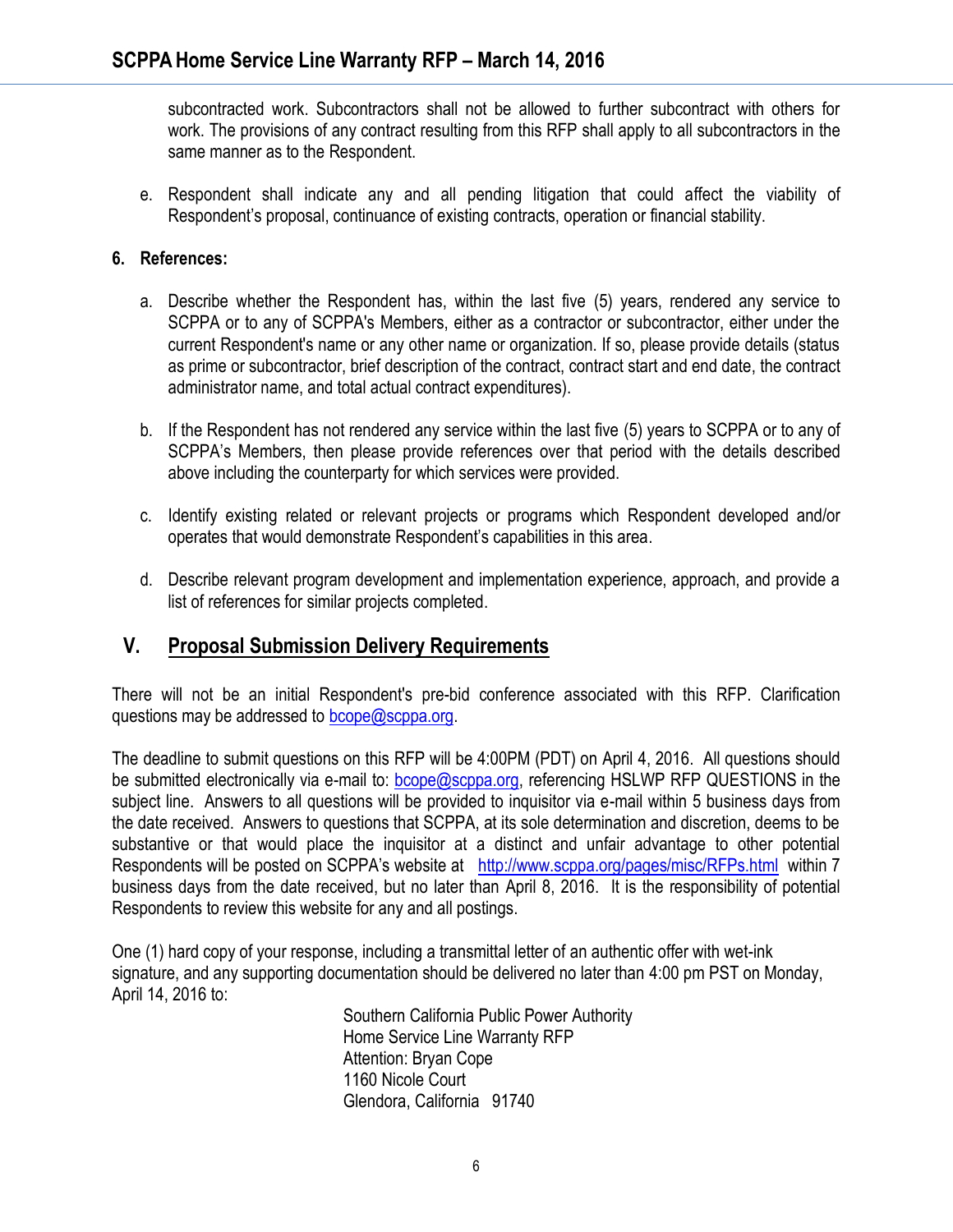One (1) electronic copy of your proposal should also be delivered to the address above, preferably on a CD or USB flash drive, or alternatively e-mailed to  $bcope@scppa.org$  no later than the time and date referenced above.

No contact should be made with the Board of Directors, committees or working group representatives, or SCPPA Members concerning this RFP.

All information received by SCPPA in response to this RFP is subject to the California Public Records Act and may be subject to the California Brown Act and all submissions may be subject to review in the event of an audit.

### **VI. Terms and Conditions**

- 1. SCPPA reserves the right to cancel this RFP at any time, reject any and all proposals and to waive irregularities.
- 2. SCPPA shall determine at its sole discretion the value of any and/or all proposals including price and non-price attributes.
- 3. Proposals may be sub-divided or combined with other proposals, at SCPPA's sole discretion.
- 4. SCPPA shall perform an initial screening evaluation to identify and eliminate any proposals that are, for example, not responsive to the RFP, do not meet the minimum requirements set forth in the RFP, are not economically competitive with other proposals, or are submitted by Respondents that lack appropriate creditworthiness, sufficient financial resources, or qualifications to provide dependable and reliable services for this RFP.
- 5. SCPPA reserves the right to submit follow up questions or inquiries to request clarification of information submitted and to request additional information from any one or more of the Respondents.
- 6. SCPPA reserves the right, without qualification and in its sole discretion, to accept or reject any or all proposals for any reason without explanation to the Respondent, or to make any award to that Respondent, who, in the opinion of SCPPA, will provide the most value to SCPPA and its Members.
- 7. SCPPA may decline to enter into any potential engagement agreement or contract with any Respondent, terminate negotiations with any Respondent, or to abandon the request for proposal process in its entirety.
- 8. SCPPA reserves the right to make an award, at its sole discretion, irrespective of price or technical ability, if SCPPA determines that to do so would result in the greatest value to SCPPA and its Members.
- 9. Those Respondents who submit proposals agree to do so without legal recourse against SCPPA, its Members, their directors, officers, employees and agents for rejection of their proposal(s) or for failure to execute or act on their proposal for any reason.
- 10. SCPPA shall not be liable to any Respondent or party in law or equity for any reason whatsoever for any acts or omissions arising out of or in connection with this RFP.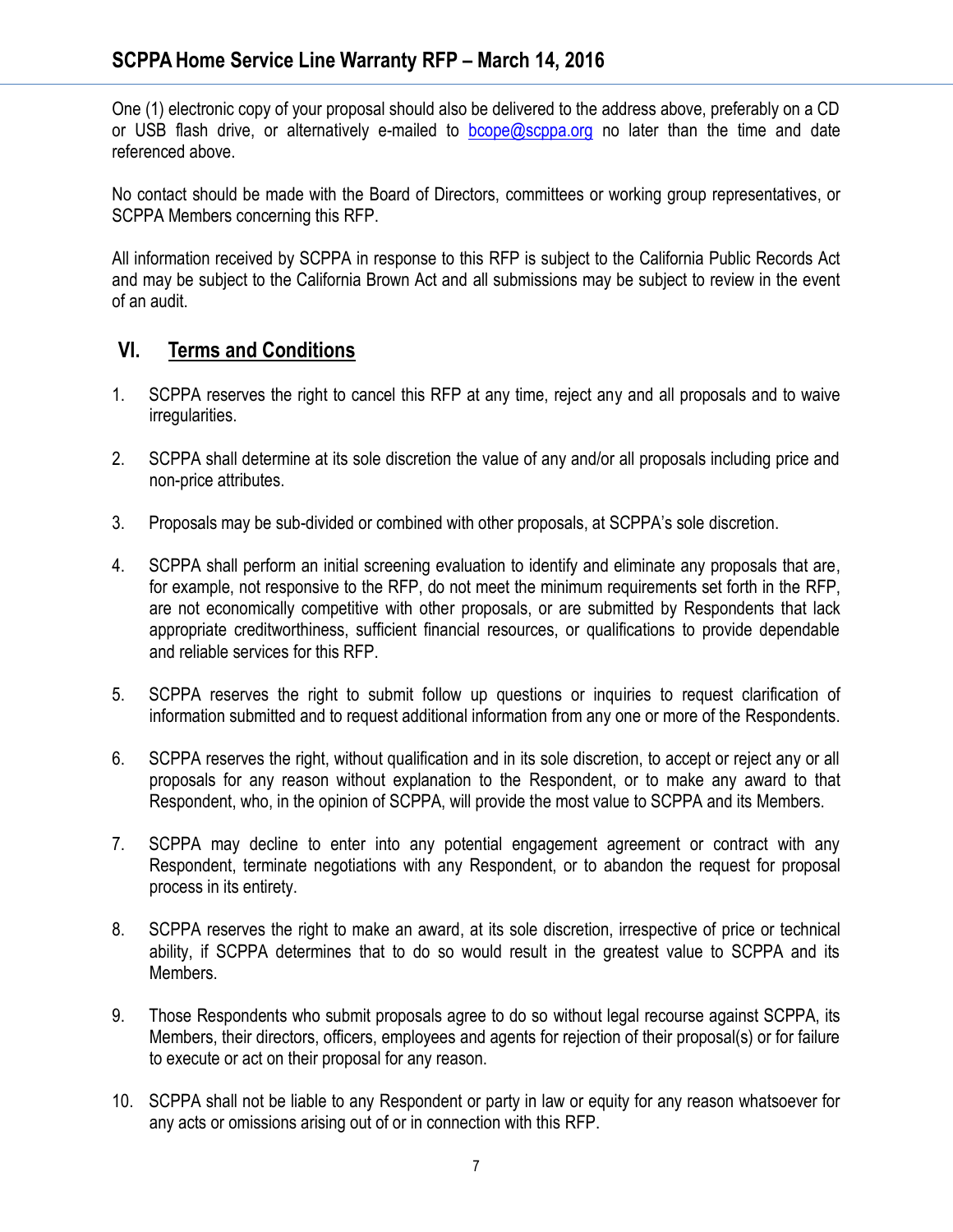- 11. SCPPA shall not be liable for any costs incurred by any Respondents in preparing any information for submission in connection with this RFP process or any and all costs resulting from responding to this RFP. Any and all such costs whatsoever shall remain the sole responsibility of the Respondent.
- 12. SCPPA may require certain performance assurances from Respondents prior to entering into negotiations for work that may result from this RFP. Such assurances may potentially include a requirement that Respondents provide some form of performance security.
- 13. Prior to contract award, the successful Respondent shall supply a detailed breakdown of the applicable overheads and fringe benefit costs that are part of the labor rates and other direct costs associated with the services to be performed.
- 14. SCPPA Members, either collectively or individually may contact Respondents to discuss or enter into negotiations regarding a proposal. SCPPA is not responsible or liable for individual Members interactions with the Respondent which are not entirely conducted through SCPPA or at SCPPA's option or election to engage the Respondent as defined within the RFP.
- 15. Submission of a Proposal constitutes acknowledgement that the Respondent has read and agrees to be bound by the terms and specifications of this RFP and any addenda subsequently issued by SCPPA.
- 16. Information in this RFP is accurate to the best of SCPPA's and its Members' knowledge but is not guaranteed to be correct. Respondents are expected to complete all of their due diligence activities prior to entering into any final contract negotiationswith SCPPA.
- 17. SCPPA reserves the right to reject any Proposal for any reason without cause. SCPPA reserves the right to enter into relationships with more than one Respondent, can choose not to proceed with any Respondent with respect to one or more categories of services, and can choose to suspend this RFP or to issue a new RFP that would supersede and replace this RFP.

## **VII. Additional Requirements for Proposal**

- **1. Consideration of Responses:** Submitted proposals should be prepared simply and economically, without the inclusion of unnecessary promotional materials. Proposals should be submitted on recycled paper that has a minimum of thirty percent (30%) post-consumer recycled content and duplex copied (double-sided pages) where possible.
- **2. Insurance, Licensing, or other Certification:** If selected, the Respondent will be required to maintain sufficient insurance, licenses, or other required certifications for the type of work being performed. SCPPA or its Members may require specific insurance coverage to be established and maintained during the course of work and as a condition of award or continuation of contract.
- **3. Non-Discrimination/Equal Employment Practices/Affirmative Action Plan:** If selected, the Respondent and each of its known subcontractors may be required to complete and file an acceptable Affirmative Action Plan. The Affirmative Action Plan may be set forth in the form required as a business practice by the Department of Water and Power of the City of Los Angeles which is SCPPA's largest Member.